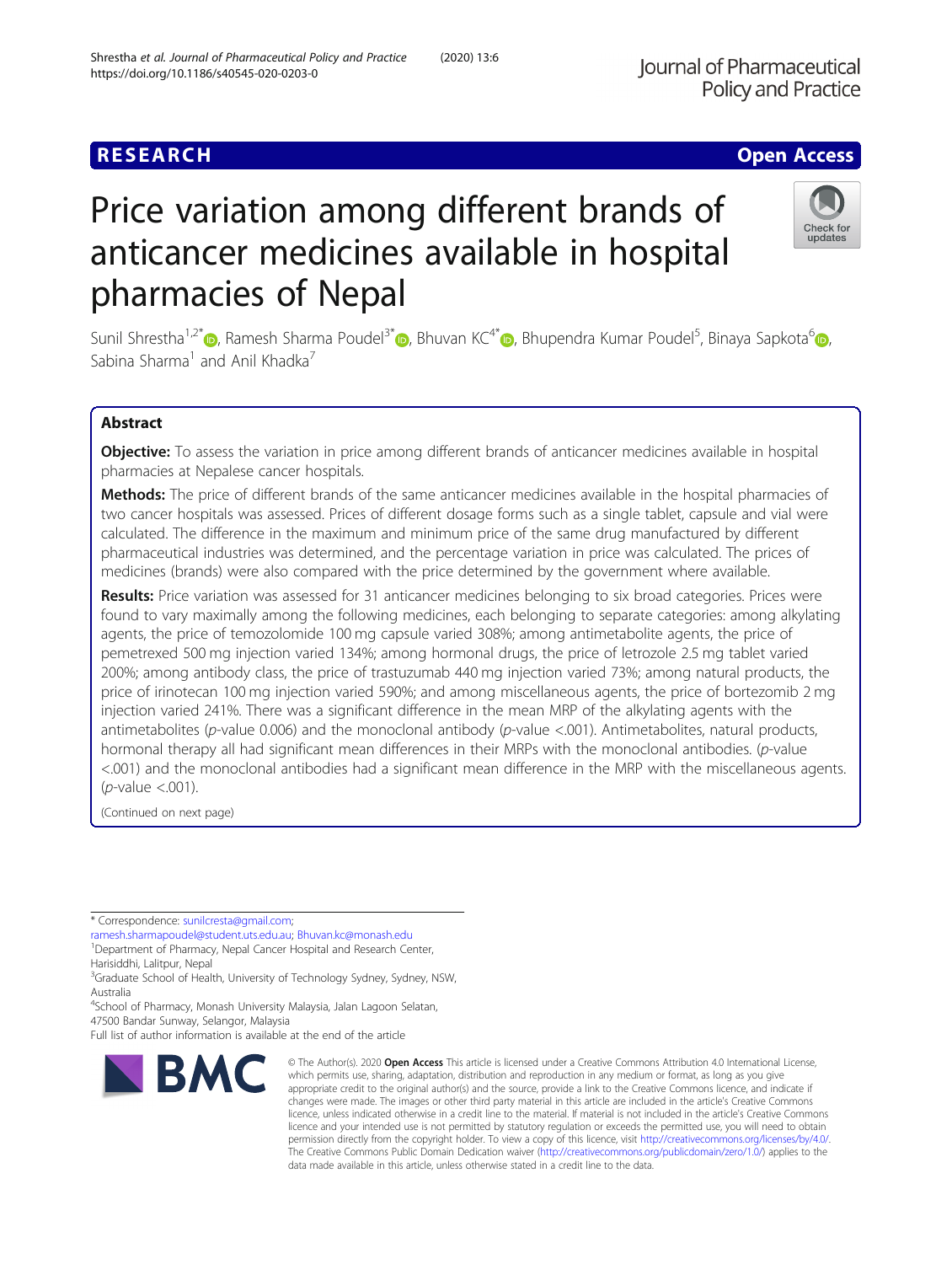## (Continued from previous page)

**Conclusions:** There was a considerable variation in the price of different brands of anticancer medicines available in the Nepalese market. The Government of Nepal has regulated the prices of some medicines, including anticancer medicine. However, it is not enough as prices of the majority of anticancer medicines are still not regulated. Therefore, further strategies are needed to address the variation in the prices of anticancer medicines available in the Nepalese market.

Keywords: Affordability, Anti-cancer medicines, Price analysis, Drug price, Nepal

## Introduction

Globally, cancer is the second leading cause of death and is accountable for a probable 9.6 million deaths in the year 2018 [\[1](#page-9-0)]. In a systematic analysis by the Global Burden of Disease Cancer Collaboration in 2016, there were 17.2 million incident cancer cases, 8.9 million deaths, and 213.2 million Disability-Adjusted Life-Years (DALYs) due to cancer worldwide [[2\]](#page-9-0). It is one of the major non-communicable diseases (NCDs) in Nepal [\[3](#page-9-0)]. Age-standardized cancer incidence and mortality rates in Nepal have been estimated to be 103.7 and 77.8 per 100,000 populations respectively in 2018 [[4\]](#page-9-0). Cancer is a major social and financial burden to Nepalese society and the healthcare system. Chemotherapy is one of the common treatment modalities for cancer patients [\[5](#page-9-0)]. Anti-cancer medicines are usually expensive [\[6](#page-9-0)] and cause financial distress to the patients, society, and the country. Studies have reported significant variation in the prices of the same anti-cancer medicines across different countries (up to 388% variation) [\[7](#page-9-0), [8\]](#page-9-0) and within a country (up to 714% variation) [[9\]](#page-9-0).

Nepal lacks a comprehensive public healthcare financing system. The government has started a basic Health Insurance Policy with partial financial coverage in 39 districts of Nepal from April 2016 [[10\]](#page-9-0). This partial support has various limitations and it is not readily available to the public [[11\]](#page-9-0). The Government of Nepal (GoN) provides a partial financial subsidy of Nepalese rupees (NRs) 100,000 (Euro 877.19, USD 925.92) for cancer or other major health problems requiring tertiary care, which is a one-off payment. This subsidy covers the price of anticancer medicines and radiotherapy treatment only but does not cover bed charges, laboratory tests, radiological examinations, and others treatment cost. It can be accessed via both the private and government cancer hospitals [[12\]](#page-9-0). However, this financial support for cancer patients is inadequate as it covers a very small fraction of the estimated average treatment cost [[13](#page-9-0)]. The direct average cost of cancer care in the government hospital of Nepal was estimated to be NRs 387,000 [Euro 3076.46, USD 3423.23] which are unaffordable to the Nepalese population [[13](#page-9-0)]. The cost of oncology treatment varies between hospitals with higher costs in private hospitals [[14](#page-9-0)]. Therefore, the majority of Nepalese patients, including cancer patients, rely on out-of-thepocket expenditure for the treatments of cancer and other major health problems [\[13](#page-9-0), [15](#page-9-0), [16\]](#page-9-0).

The variation in the price of the same medicines manufactured by different pharmaceutical companies might have a profound effect on patients' healthcare expenditure, access to treatment and overall treatment outcome. To address this issue the GoN has published a notice in the Nepal Gazette in August 2015 regarding the control of prices of a few common medicines, including anticancer medicines [[17\]](#page-9-0). Based on this, the Department of Drug Administration (DDA) controls the maximum retail price (MRP) of those 117 pharmaceutical products in the Nepalese market [[17\]](#page-9-0). This price control regulation is effective in controlling the prices of the limited number of pharmaceutical products available in the Nepalese market  $[18]$  $[18]$ , but the inclusion of a limited number of pharmaceutical products in the price control list may allow pharmaceutical industries to sell other products at a higher cost. Previous studies from Nepal have reported substantial price variation of medication used for the management and treatment of NCDs [[18](#page-9-0)–[20](#page-9-0)]. However, these studies did not include anticancer medicines. Thus, information on the price, price variation, and other cost factors of different anticancer medicines available in the Nepalese market are lacking.

Currently, there are 12 cancer hospitals that provide diagnostic and treatment services for cancer patients in Nepal. Of these 12 hospitals, five of them are government hospitals. Radiation therapy, chemotherapy, and surgery are available treatment options in Nepal for cancer patients. However, all these services are not available in all hospitals; only five hospitals (both private and government) out of the 12 cancer hospitals provide comprehensive cancer treatment services for different types of cancers.

There are more than 70 domestic pharmaceutical companies in Nepal [[21\]](#page-9-0) and none currently manufactures anticancer medicines. Nepal has been importing anticancer medicines mainly from India and Bangladesh [[21\]](#page-9-0). Study on the prices of different brands of anticancer medicines is necessary to find out discrepancies in the prices of different brands of the same medicines manufactured by numerous international pharmaceutical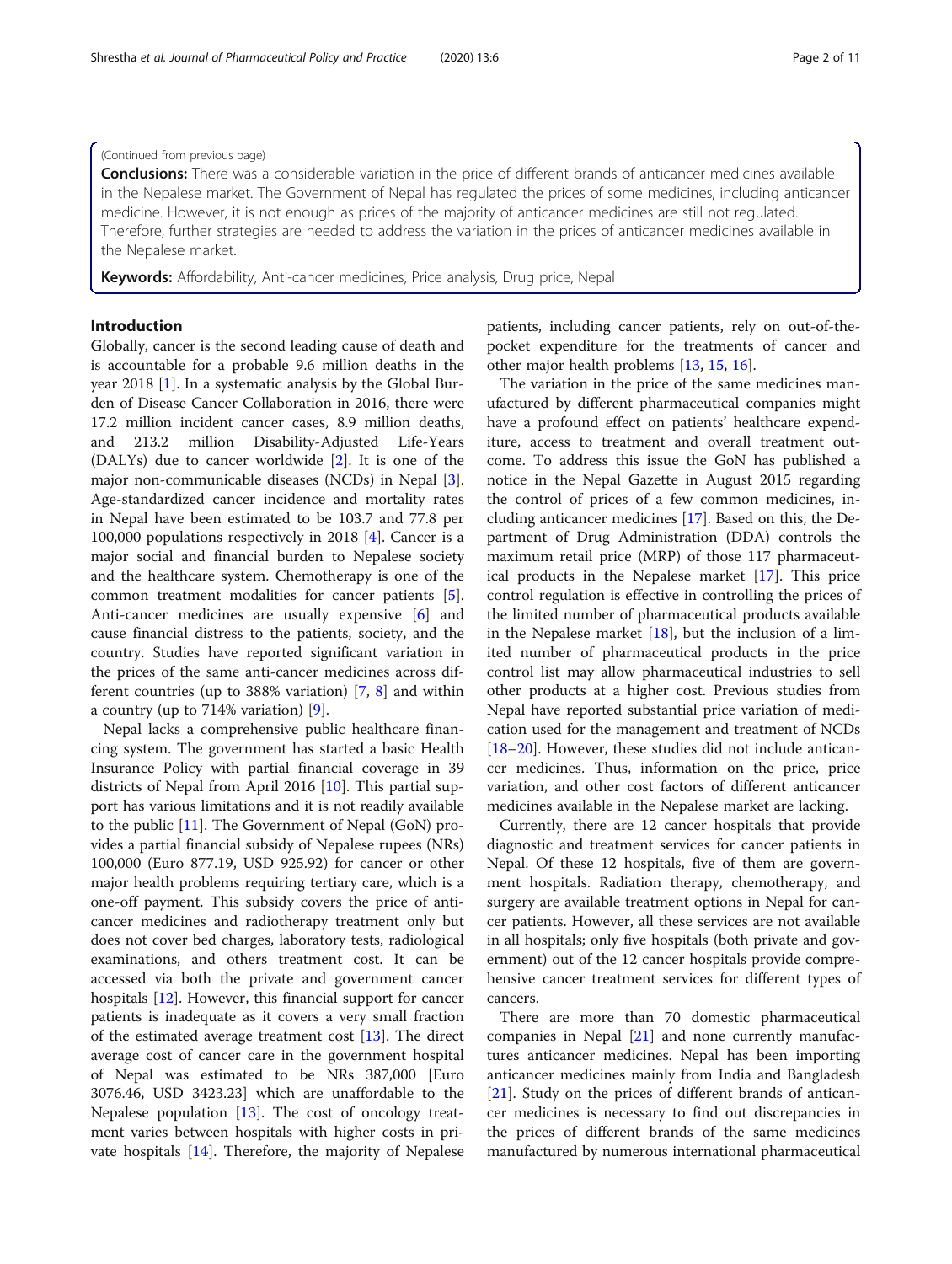industries. The findings of this study will provide evidence to prescribers, patients and regulatory bodies to develop and implement strict policies and strategies aimed at improving affordability and access to anticancer medicines. This study aims to assess the variation in prices of different brands of anticancer medicines available in the two private cancer hospital pharmacies of Nepal.

## Methods

## Study design

A cross-sectional study was conducted from April 2019 to May 2019. Two private cancer hospitals were purposively selected for the study, as they were the major specialized private hospitals for cancer care in Nepal. These cancer hospitals provide comprehensive treatment including, radiation therapy, chemotherapy, and surgery to the cancer patients. The majority of cancer patients come to Kathmandu valley for a treatment, which is also a capital city of Nepal. Both hospitals together cover 25– 35% of cancer patients which is an estimated data obtained from respective hospitals.

## Sampling technique

A market basket method, including a total collection of all available anticancer medicines available at the two selected hospital pharmacies, was used for sample collection.

## Inclusion

Individual anticancer medicine having the same dose and dosage forms manufactured by ≥2 different pharmaceutical companies were included, only medicines actually available on date April-May 2019.

## Exclusion criteria

- Brands with no competitor (i.e., just single brand available) and formulations containing a combination of anticancer medicines were excluded.
- Modified-release formulations were not included in price comparison as modified-release formulations were not available at both pharmacies.
- We excluded government hospitals in Nepal as there is a different purchasing system of medicines in government hospitals.

## Data collection

- The research team identified the available anticancer medicines at two hospitals pharmacies of cancer hospital by physically checking all the available medicines.
- MRP i.e. selling prices in NRs were obtained from the drug dispensing software. Patients usually pay

the exact amount indicated in MRP. It was again cross-verified by checking the price mentioned in the labeling.

- The procurement of medicines at both hospitals is a direct- and competitive-procurement model. Procurement of medicines at private hospitals depends on lesser cost price or recommendations of doctors or the availability of drugs. Examining the procurement price of anticancer medicines from the private hospital of Nepal is difficult.
- In the case of government hospitals, procurement is mainly based on a tender system. Whatever the price of procurement is, the MRP of the medicines doesn't change.

## Data analysis

The price denotes the individual medicines MRP in their respective labels. The retail price of each unit of the individual drug with the same strength and dosage form from all manufacturers were calculated. Price of the oral anticancer medicine formulation was calculated for a single tablet or capsule. The price of the injectable medicine was calculated per vial.

The difference in the maximum and minimum price of the individual drug being manufactured by several pharmaceutical industries across different brands was calculated using the following formula: % Price variation = [Price of the brand with the highest price- price of the brand with the lowest price]  $\times$  100/Price of the brand with the lowest price.

Anticancer medicines were further categorized into six different therapeutic class i.e., alkylating agents, antimetabolite agents, natural products, hormonal therapy, monoclonal antibodies, and miscellaneous agents [\[22\]](#page-9-0) and price variation was compared within the category. The MRP indicated in the anticancer medicines label available at two pharmacies (calculated per unit) was compared with the Nepalese government fixed price where available [[17](#page-9-0)]. The available medicines were also compared with the price set by the government. Data management and analysis were performed with the help of MS-Excel 2010 (Microsoft Corporation, Redmond, WA, USA) and SPSS Version 26 (SPSS Inc., Chicago, IL, USA, 2019). Betweengroup mean difference in the MRP of the anticancer medications was performed with a one-way ANOVA test. The  $p$ -value < 0.05 was considered statistically significant.

## Results

The variation in the price of 31 anticancer medicines belonging to six categories was assessed (Table [1\)](#page-3-0). The maximum variation was found in irinotecan 100 mg injection (590.30%).

Table [2](#page-4-0) shows the maximum price variability (percentage) among various categories of anticancer drugs. Out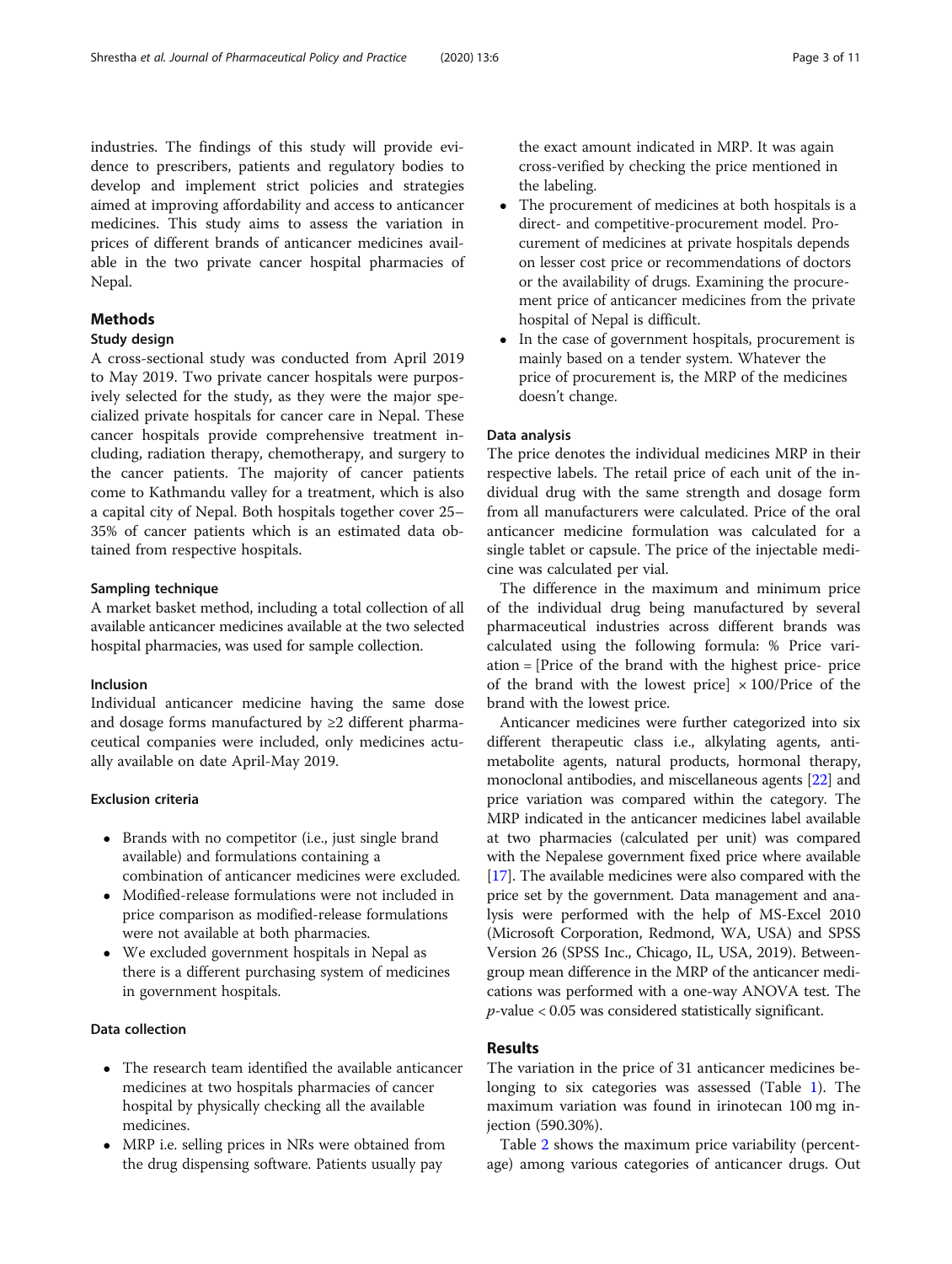| Generic Name                  | Strength            | Dosage<br>Form         | No. of<br>available<br>brands | Government price<br>(NRs per unit) | Min. Price (NRs<br>per unit) | Max. Price (NRs<br>per unit) | Price<br>Variation<br>$(\% )$ | Median<br>Price   | <b>IQR</b>               |
|-------------------------------|---------------------|------------------------|-------------------------------|------------------------------------|------------------------------|------------------------------|-------------------------------|-------------------|--------------------------|
| Bendamustine<br>hydrochloride | 100 mg              | Injection 2            |                               | <b>GPNA</b>                        | 11,120.00                    | 12,000.00                    | 7.90                          | $11,560.00 -$     |                          |
| Carboplatin                   | $150 \,\mathrm{mg}$ | Injection 8            |                               | 1393.87                            | 1184.00                      | 1393.60                      | 17.70                         | 1342.60           | 179.70                   |
|                               | 450 mg              | Injection 7            |                               | 4130.77                            | 3476.8                       | 4028.00                      | 15.90                         | 3920.00           | 472.50                   |
| Cisplatin                     | 10 <sub>mg</sub>    | Injection 5            |                               | 149.87                             | 100.00                       | 128.00                       | 28.00                         | 113.00            | 21.20                    |
|                               | 50 mg               | Injection 6            |                               | 532.21                             | 512.00                       | 532.20                       | 3.90                          | 520.00            | 123.50                   |
| Cyclophosphamide              | 1 g                 | Injection 3            |                               | <b>GPNA</b>                        | 115.70                       | 204.80                       | 77,00                         | 176.00            | $\qquad \qquad -$        |
|                               | 500 mg              | Injection <sub>2</sub> |                               | 105.23                             | 101.80                       | 105.20                       | 3.30                          | 105.20            | $\overline{\phantom{0}}$ |
|                               | $200 \,\mathrm{mg}$ | Injection 4            |                               | <b>GPNA</b>                        | 51.20                        | 80.00                        | 56.30                         | 66.00             | 110.20                   |
| Oxaliplatin                   | 50 mg               | Injection 7            |                               | 4035.86                            | 3336.50                      | 4035.90                      | 21,00                         | 4000.00           | 595.90                   |
|                               | $100 \,\mathrm{mg}$ | Injection 7            |                               | <b>GPNA</b>                        | 6138.70                      | 7516.60                      | 22.40                         | 7046.70           | 811.20                   |
| Temozolomide                  | $20 \,\mathrm{mg}$  | Capsule                | - 3                           | <b>GPNA</b>                        | 607.70                       | 1232.00                      | 102.70                        | 960.00            | ÷                        |
|                               | 250 mg              | Capsule                | 6                             | <b>GPNA</b>                        | 2550.00                      | 6400.00                      | 151.00                        | 4549.00           | 3181.00                  |
|                               | $100 \,\mathrm{mg}$ | Capsule                | -5                            | <b>GPNA</b>                        | 783.30                       | 3193.80                      | 307.70                        | 2521.80           | 1430.60                  |
| Cytosine Arabinoside          | 500 mg              | Injection <sub>2</sub> |                               | 910.74                             | 807.44                       | 807.55                       | 0                             | 794.10            | $\overline{\phantom{0}}$ |
| (Cytarabine)                  | 1000 mg             | Injection <sub>2</sub> |                               | 2068.00                            | 1604.80                      | 2068.00                      | 28.90                         | 2068.00           | $\overline{\phantom{m}}$ |
|                               | 100 mg              | Injection 3            |                               | 421.23                             | 279.39                       | 421.23                       | 50.80                         | 302.80            | $\overline{\phantom{0}}$ |
| Capecitabine                  | 500 mg              | Tablet                 | 7                             | <b>GPNA</b>                        | 188.80                       | 261.00                       | 38.20                         | 212.60            | 68.80                    |
| Gemcitabine                   | 1400 mg             | Injection <sub>2</sub> |                               | <b>GPNA</b>                        | 9920.00                      | 13,400.90                    | 35.10                         | $11,660.40 -$     |                          |
|                               | 1000 mg             | Injection 10           |                               | 9980.00                            | 7072.00                      | 9980.00                      | 41.10                         | 8626.60           | 902.60                   |
|                               | $200 \,\mathrm{mg}$ | Injection 8            |                               | 1706.93                            | 1704.00                      | 1706.90                      | 0.20                          | 1706.90           | 1.23                     |
| Pemetrexed                    | $100 \,\mathrm{mg}$ | Injection 5            |                               | <b>GPNA</b>                        | 5880.00                      | 11,200.00                    | 90.50                         | 6560.00           | 4220.00                  |
|                               | 500 mg              | Injection 8            |                               | <b>GPNA</b>                        | 20,512.00                    | 48,000.00                    | 134,00                        | 31,040.00         | 13,<br>960.00            |
| Daunorubicin                  | $20 \,\mathrm{mg}$  | Injection <sub>2</sub> |                               | 592.18                             | 592.20                       | 592.20                       | 0                             | 592.17            | 0                        |
| Docetaxel                     | $20 \,\mathrm{mg}$  | Injection 8            |                               | <b>GPNA</b>                        | 3144.00                      | 5600.00                      | 78.10                         | 4948.66           | 848.90                   |
|                               | 80 mg               | Injection 9            |                               | <b>GPNA</b>                        | 7832.00                      | 19,142.10                    | 144.40                        | 17,760.00 4227.90 |                          |
|                               | 120 mg              | Injection 3            |                               | <b>GPNA</b>                        | 24,464.00                    | 28,342.60                    | 15.90                         | 24,800.00 -       |                          |
| Doxorubicin                   | 10 <sub>mg</sub>    | Injection 5            |                               | 328.00                             | 264.00                       | 328.00                       | 24.20                         | 300.8             | 30.00                    |
|                               | 50 mg               | Injection 7            |                               | 1416.28                            | 1280.00                      | 1416.30                      | 10.60                         | 1375.00           | 121.40                   |
| Doxorubicin<br>(Liposomal)    | $20 \, mg$          | Injection <sub>2</sub> |                               | GPNA                               | 11,520,00                    | 12,624.00                    | $9.60\,$                      | 12,072.00         |                          |
| Epirubicin                    | 10 <sub>mg</sub>    | Injection 4            |                               | <b>GPNA</b>                        | 720.00                       | 1184.00                      | 64.40                         | 813.00            | 349.50                   |
| Hydrochloride                 | 50 mg               | Injection 8            |                               | <b>GPNA</b>                        | 3200.00                      | 4400.00                      | 37.50                         | 4082              | 1621.70                  |
| Irinotecan                    | 40 mg               | Injection 4            |                               | <b>GPNA</b>                        | 2604.60                      | 14,495.40                    | 456.50                        | 3250.80           | 8960.30                  |
|                               | 100 mg              | Injection 5            |                               | <b>GPNA</b>                        | 5250.00                      | 36,241.90                    | 590.30                        | 7031.20           | 16,<br>395.00            |
| L-Asparaginase                | 5000 IU             | Injection <sub>2</sub> |                               | 1921.38                            | 1504.40                      | 1921.40                      | 27.70                         | 1712.90           | $\qquad \qquad -$        |
|                               | 10,000<br>IU        | Injection 2            |                               | <b>GPNA</b>                        | 2330.70                      | 2551.60                      | 9.50                          | 2441.10           | $\qquad \qquad -$        |
| Paclitaxel                    | $100 \,\mathrm{mg}$ | Injection 7            |                               | <b>GPNA</b>                        | 3760.00                      | 7600.00                      | 102.10                        | 6045.80           | 860.70                   |
|                               | 260 mg              | Injection 5            |                               | <b>GPNA</b>                        | 10,432.00                    | 17,600.00                    | 68.70                         | 15,360.00         | 4286.20                  |
| Vincristine                   | 1 mg                | Injection <sub>2</sub> |                               | 89.39                              | 80.50                        | 89.40                        | 11.00                         | 84.90             |                          |
| Vinorelbine                   | 10 <sub>mg</sub>    | Injection <sub>2</sub> |                               | <b>GPNA</b>                        | 5065.60                      | 6374.20                      | 25.80                         | 5719.90           | ÷,                       |
| Anastrozole                   | 1 <sub>mg</sub>     | Tablet                 | 5                             | <b>GPNA</b>                        | 48.80                        | 92.22                        | 89.00                         | 77.60             | 30.00                    |

<span id="page-3-0"></span>

|  |  | Table 1 Price variation among different brands of anticancer medicines available in two private hospital pharmacies of Nepal |  |  |  |  |  |  |
|--|--|------------------------------------------------------------------------------------------------------------------------------|--|--|--|--|--|--|
|--|--|------------------------------------------------------------------------------------------------------------------------------|--|--|--|--|--|--|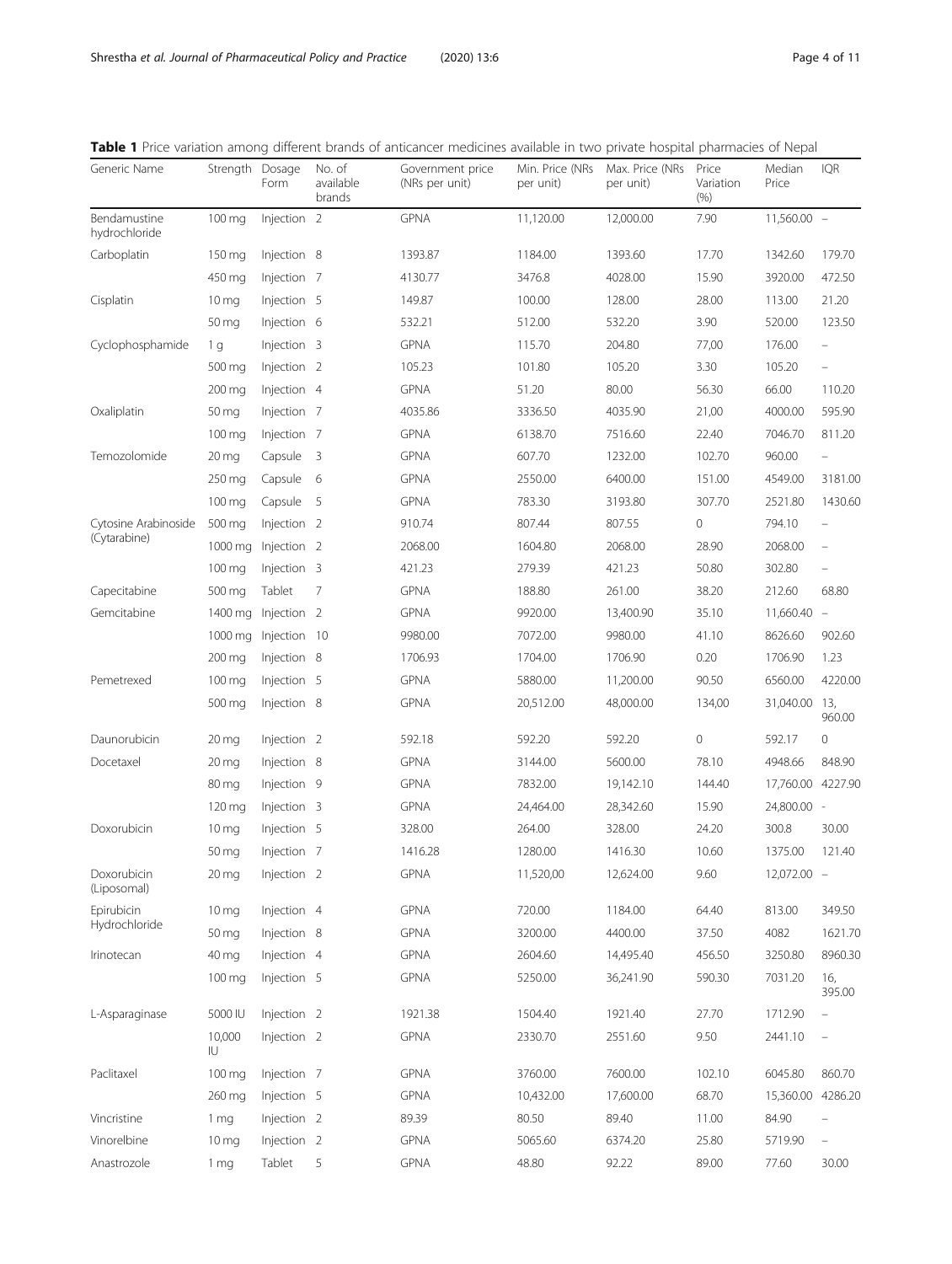| Generic Name | Strength            | Dosage<br>Form         | No. of<br>available<br>brands | Government price<br>(NRs per unit) | Min. Price (NRs<br>per unit) | Max. Price (NRs<br>per unit) | Price<br>Variation<br>(% ) | Median<br>Price | <b>IQR</b>               |
|--------------|---------------------|------------------------|-------------------------------|------------------------------------|------------------------------|------------------------------|----------------------------|-----------------|--------------------------|
| Tamoxifen    | $20 \,\mathrm{mg}$  | Capsule                | 2                             | 4.90                               | 4.30                         | 4.90                         | 13.40                      | 4.61            |                          |
| Letrozole    | 2.5 <sub>mg</sub>   | Tablet                 | 3                             | <b>GPNA</b>                        | 33.30                        | 57.60                        | 73.10                      | 46.00           | $\overline{\phantom{m}}$ |
| Bevacizumab  | 100 mg              | Injection <sub>2</sub> |                               | <b>GPNA</b>                        | 43,200.00                    | 51,811.70                    | 19.90                      | 47,505.80 -     |                          |
| Ceftuximab   | $100 \,\mathrm{mg}$ | Injection <sub>2</sub> |                               | <b>GPNA</b>                        | 31,000.00                    | 32,355.20                    | 4.40                       | $31,677.60 -$   |                          |
| Rituximab    | 500 mg              | Injection <sub>2</sub> |                               | <b>GPNA</b>                        | 12,756.80                    | 12,757.20                    | $\circ$                    | $12,757.00 -$   |                          |
|              | $100 \,\mathrm{mg}$ | Injection <sub>2</sub> |                               | <b>GPNA</b>                        | 63,785.60                    | 63,786.20                    | $\circ$                    | 63,785.90 -     |                          |
| Trastuzumab  | 150 mg              | Injection <sub>2</sub> |                               | <b>GPNA</b>                        | 35,915.20                    | 37,683.40                    | 4.90                       | 36,799.30 -     |                          |
|              | 440 mg              | Injection <sub>2</sub> |                               | <b>GPNA</b>                        | 97,039.50                    | 99,270.10                    | 2.30                       | 98,154.80 -     |                          |
| Bortezomib   | 2 <sub>mg</sub>     | Injection 5            |                               | <b>GPNA</b>                        | 14,400.00                    | 20,640.00                    | 43.30                      | 18,080.00       | 5640.00                  |
| Erlotinib    | $100 \,\mathrm{mg}$ | Tablet                 | 4                             | <b>GPNA</b>                        | 533.30                       | 1066.60                      | 100.00                     | 948.00          | 405.90                   |
|              | 150 mg              | Tablet                 | 5                             | <b>GPNA</b>                        | 634.70                       | 1599.80                      | 152.10                     | 1280.00         | 762.60                   |
| Geftinib     | 250 mg              | Tablet                 | 5                             | <b>GPNA</b>                        | 272                          | 567.40                       | 108.60                     | 368.40          | 206.40                   |
| Imatinib     | $100 \,\mathrm{mg}$ | Tablet                 | 5                             | 154.74                             | 112.60                       | 154.70                       | 37.40                      | 135.10          | 36.40                    |
|              | 400 mg              | Capsule                | $\overline{4}$                | 474.03                             | 324.30                       | 406.00                       | 25.20                      | 364.80          | 63.70                    |

<span id="page-4-0"></span>Table 1 Price variation among different brands of anticancer medicines available in two private hospital pharmacies of Nepal (Continued)

GPNA Government price not available, NRs Nepalese rupees, IQR Interquartile Range

of six categories of anticancer medicines, there were 240 anticancer products with different strengths and dosage form. Maximum price variability (percentage) was found in natural products (590.30%). There was variation in the price of all alkylating agents manufactured by different pharmaceutical companies. Within alkylating agents, temozolomide 100 mg capsule showed the maximum price variation (307.72%) whereas cyclophosphamide 500 mg injection showed the minimum price variation (3.33%). With respect to the antimetabolites agents, different brands of cytarabine 500 mg injection and gemcitabine 200 mg injection was available with no or minimal variation in price. However, pemetrexed 500 mg capsule showed the maximum price variation (134.01%). Within the natural products category, 590.32% variation in price was found in irinotecan 100 mg injection and minimum variation was found to be 9.58% in doxorubicin (liposomal) injection. Among hormonal therapy, three agents were available whose maximum price variation was found to be 200% at letrozole 2.5 mg tablet. The minimum price variation (13.88%) was found in the case of tamoxifen 20 mg capsule. Among monoclonal antibody, trastuzumab 440 mg injection showed the maximum price variation of 72.73%. With respect to miscellaneous agents, a different brand of bortezomib, erlotinib, gefitinib and imatinib were available. Bortezomib 2 mg injection showed the maximum price variation (240.87%) while imatinib 400 mg capsule showed the minimum price variation of 43.75%.

Table [3](#page-5-0) shows there was a significant difference in the mean MRP of the different anticancer medicine categories. Table [3](#page-5-0) showed that there was a significant difference in the mean MRP of the alkylating agents with the antimetabolites ( $p$ -value 0.006) and the monoclonal antibody ( $p$ value <.001). Antimetabolites, natural products, hormonal therapy all had significant mean differences in their MRPs

**Table 2** Price variation among categories of anticancer agents

| <b>TODIC 2</b> THE Vanation among categories of anticancer agents |     |           |           |           |           |                                                    |                                   |  |  |  |
|-------------------------------------------------------------------|-----|-----------|-----------|-----------|-----------|----------------------------------------------------|-----------------------------------|--|--|--|
| Category                                                          | Ν   | Median    | IOR       | Minimum   | Maximum   | Minimum Variation Found                            | Maximum Variation Found           |  |  |  |
| Alkylating agents                                                 | 65  | 1920.00   | 3515.20   | 51.20     | 12.000.00 | Cyclophosphamide 500 mg inj 3.33%                  | Temozolomide 100 mg 307.70%       |  |  |  |
| Antimetabolites                                                   | 48  | 6480.00   | 8729.54   | 187.36    | 48,000.00 | Cytosine Arabinoside<br>(Cytarabine) 500 mg Inj 0% | Pemetrexed 500 mg 134.00%         |  |  |  |
| Natural products                                                  | 77  | 5030.00   | 9017.60   | 80.48     | 36.241.92 | Doxorubicin (liposomal) inj 9.58%                  | Irinotecan 100 mg 590.30%         |  |  |  |
| Hormonal Therapy                                                  | 10  | 53.20     | 44.32     | 4.32      | 92.22     | Tamoxifen 20 mg capsule 13.88%                     | Letrozole 2.5 mg tablet 200.00%   |  |  |  |
| Monoclonal antibody                                               | 12  | 40.441.69 | 32.108.32 | 12,756.80 | 99.270.12 | Rituximab 100, 500 mg inj 0%                       | Trastuzumab 440 mg 72.73%.        |  |  |  |
| Miscellaneous agents                                              | 28  | 550.40    | 1000.51   | 112.64    | 20.639.98 | Imatinib 400 mg capsule 43.75%.                    | Bortezomib 2 mg injection 240.87% |  |  |  |
| <b>Total</b>                                                      | 240 |           |           |           |           |                                                    |                                   |  |  |  |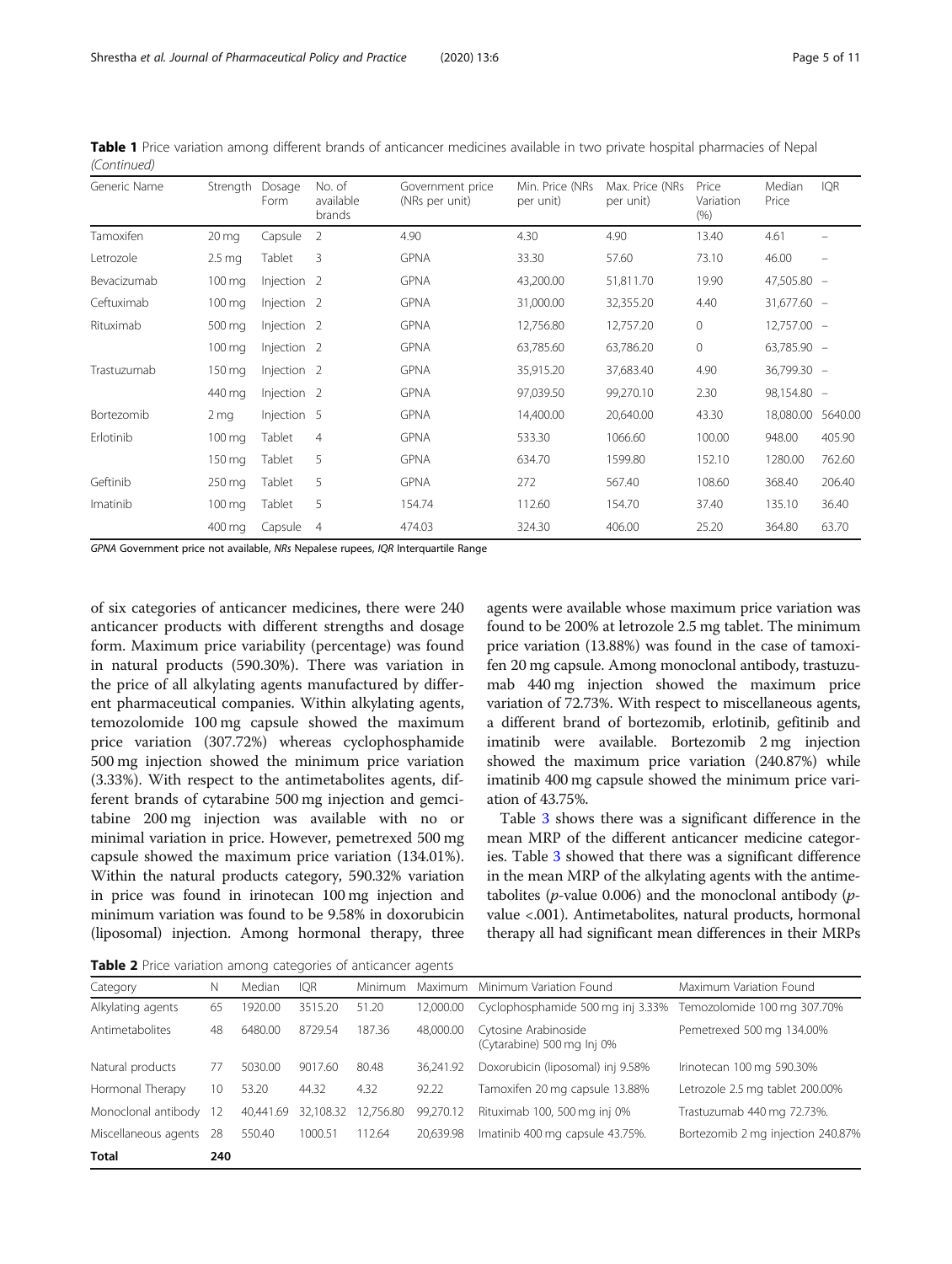| (I) Category        | (J) Category         | Mean Difference (I-J)     | $p$ -value |
|---------------------|----------------------|---------------------------|------------|
| Alkylating agents   | Antimetabolites      | $-6528.71$                | 0.006      |
|                     | Natural products     | $-4397.18$                | 0.102      |
|                     | Hormonal Therapy     | 2734.06                   | 1.000      |
|                     | Monoclonal antibody  | $-45,661.74$              | < .001     |
|                     | Miscellaneous agents | $-850.56$                 | 1.000      |
| Antimetabolites     | Natural products     | 2131.52                   | 1.000      |
|                     | Hormonal Therapy     | 9262.77                   | 0.086      |
|                     | Monoclonal antibody  | $-39,133.03$ <sup>*</sup> | < 0.001    |
|                     | Miscellaneous agents | 5678.14                   | 0.198      |
| Natural products    | Hormonal Therapy     | 7131.24                   | 0.412      |
|                     | Monoclonal antibody  | $-41,264.56$              | < 0.001    |
|                     | Miscellaneous agents | 3546.62                   | 1.000      |
| Hormonal Therapy    | Monoclonal antibody  | $-48,395.80$              | < 0.001    |
|                     | Miscellaneous agents | $-3584.62$                | 1.000      |
| Monoclonal antibody | Miscellaneous agents | 44,811.18                 | < 0.001    |

<span id="page-5-0"></span>Table 3 Category-wise comparison of MRP of anticancer agents

with the monoclonal antibodies.  $(p$ -value <.001) and the monoclonal antibodies had a significant mean difference in the MRP with the miscellaneous agents.  $(p$ -value  $< 0.001$ ).

Table [4](#page-6-0) shows a comparison of the market price of anticancer medicines available in two private hospital pharmacies of Nepal with government fixed price. GoN has fixed the MRP of 45 anticancer medicines (Available in Supplementary File [1\)](#page-8-0). Out of 45 anticancer medicines, 16 anticancer medicines were not available in both the hospital pharmacies. Ten anti-cancer medicines were available with only one brand. The MRP of the available brand was compared with the price fixed by the government. The negative price variation was found 60.90% in vinblastine injection 10 mg, which is lower than the price set by the government. Similar negative variation was found in other anti-cancer medicines, where the available medicines were below or equal to the price set by the government.

We also observed that all price of 27 anticancer medicines listed in the National list of essential medicines Nepal (fifth revision) (Available in Supplementary File [2](#page-8-0)) was regulated by the DDA. Seven medicines that were listed in the National list of essential medicines Nepal were not available in both hospital pharmacies. Nine medicines that are not listed in the National list of essential medicines Nepal were not available in both hospital pharmacies.

#### **Discussion**

Nepal does not have a clear and transparent medicine pricing policy and even when policy exists for pricing, they are not implemented strictly. Usually, the cost of pharmaceutical products in Nepal is determined by the pharmaceutical industries based on their cost of production, marketing cost, and desired benefit. However, the practices of free pricing with cost-plus (pricing strategy of determining the selling price by adding a specific amount markup to that product's cost price per unit) and the requirement of displaying the MRP are applied for all pharmaceutical products. Currently, the DDA asks international manufacturers' authorized importers for comparative prices of medicines prior to issuing the marketing authorization [\[17\]](#page-9-0) and there is provision for controlling prices of the drug as per the Drug Act 1978 [[23](#page-9-0)]. However, the implementation has been weaker. Till now, the DDA has regulated the prices of only 117 pharmaceutical products; however, it does not include a large chunk of medicines that are used for chronic conditions and specialized diseases such as cancerand stroke [[17\]](#page-9-0).

The National list of essential medicines Nepal (fifth revision, first prepared in 1986) 2016 [\[24](#page-9-0), [25\]](#page-9-0), issued by the GoN has listed 38 anticancer medicines belonging to different categories of anticancer agents. Many of these 38 anticancer medicines on the National list of essential medicines Nepal were available in the medicines list that we investigated. However, seven anticancer medicines were unavailable which might be due to a regular shortage of medicines in Nepal [[26\]](#page-9-0).

To the best of our knowledge, this is the first study analyzing price variation among different brands of anticancer medicines available in the selected cancer hospitals of Nepal. This study shows considerable (up to 590.32%) variation in the price of anticancer medicines in Nepal. However, some brands of anticancer medicines such as actinomycin D, bleomycin, carboplatin, cisplatin, and cytosine arabinoside were available even at prices below the government fixed price which might be due to price-fixing and market competition. Kolasani et al.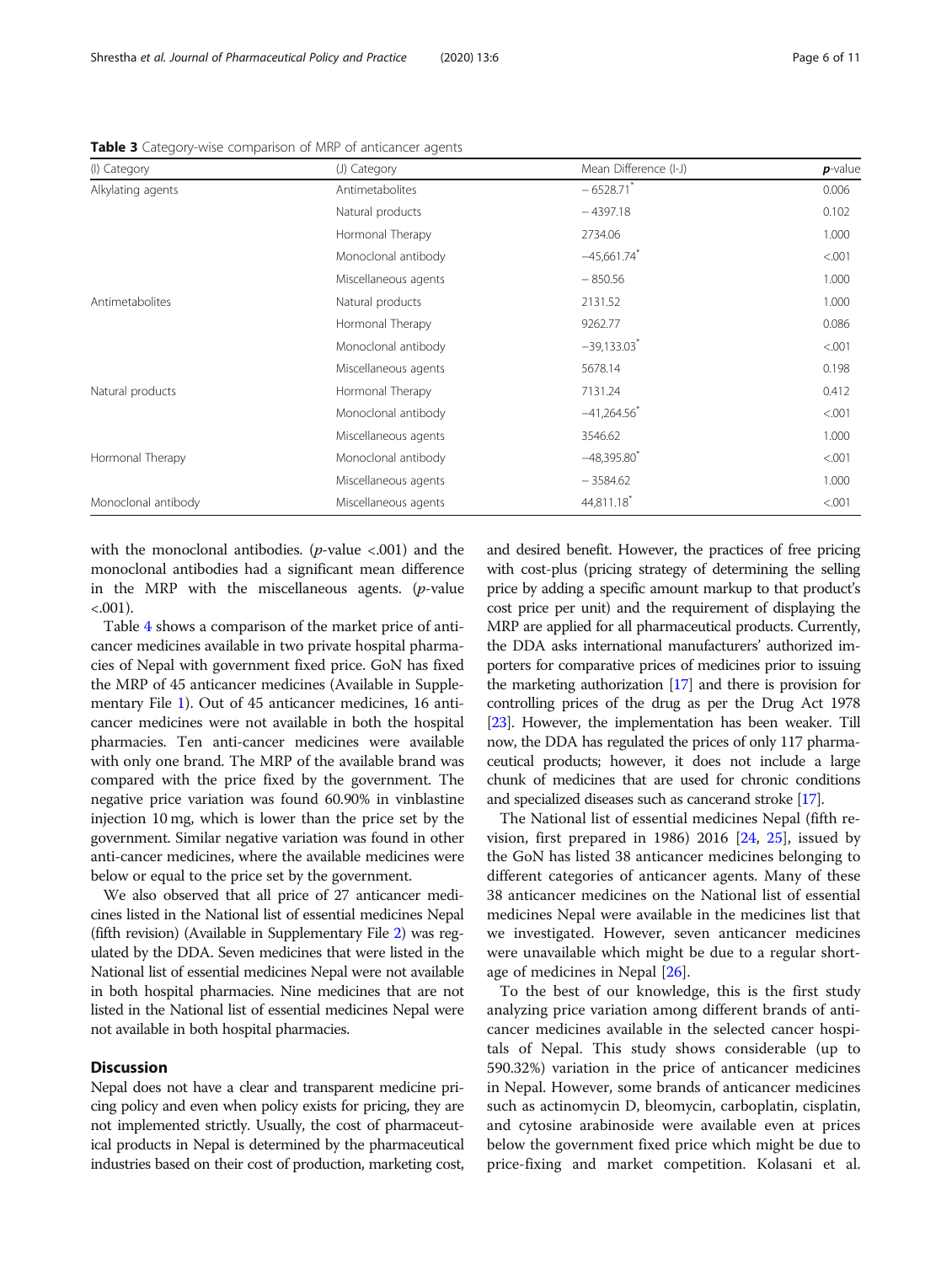|                | S.NO Generic Name          | Dosage                   | Strength                    | Government<br>Price<br>(NRs per<br>unit) | No. of available<br>brands | Min. Price (NRs<br>per unit) | Max. Price (NRs<br>per unit) | Price<br>Variation (%) | Essential<br>List |
|----------------|----------------------------|--------------------------|-----------------------------|------------------------------------------|----------------------------|------------------------------|------------------------------|------------------------|-------------------|
| $\mathbf{1}$   | 5 Flurouracil              | injection/ 250 mg/<br>ml | 5 <sub>m</sub>              | 3.68                                     | $\overline{0}$             | <b>NA</b>                    | ÷                            | ÷.                     | $\mathsf{N}$      |
| $\overline{2}$ | Actinomycin D              | injection                | 0.5 <sub>mg</sub>           | 935.44                                   | $\mathbf{1}$               |                              | 934.40                       | $-0.10$                | N                 |
| 3              | Alpha Interferon           | injection                | 3 miu                       | 1342.08                                  | 0                          | <b>NA</b>                    |                              |                        | N                 |
| 4              | Bleomycin                  | injection/ 15 mg<br>ml   |                             | 1088.32                                  | $\overline{2}$             | 946.27                       | 978.56                       | $-11.20$               | Ε                 |
| 5              | Busulphan                  | tablet                   | 2 <sub>mg</sub>             | 6.03                                     | 0                          | <b>NA</b>                    |                              |                        | N                 |
| 6              | Carboplatin                | injection                | 150 mg                      | 1393.87                                  | 8                          | 1184.00                      | 1393.60                      | $\mathbf 0$            | Ε                 |
| 7              | Carboplatin                | injection                | 450 mg                      | 4130.77                                  | 7                          | 3476.80                      | 4028.00                      | $-2.60$                | Ε                 |
| 8              | Chlorambucil               | tablet                   | 2 <sub>mg</sub>             | 79.89                                    | $\mathbf 0$                | <b>NA</b>                    |                              |                        | E                 |
| 9              | Cisplatin                  | injection                | 10 <sub>mg</sub>            | 149.87                                   | 5                          | 100.00                       | 115.20                       | $-30.10$               | Ε                 |
| 10             | Cisplatin                  | injection                | 50 mg                       | 532.21                                   | 6                          | 512.00                       | 532.20                       | $\mathbf{0}$           | Ε                 |
| 11             | Cyclophosphamide tablet    |                          | 50 mg                       | 6.62                                     | $\mathbf 0$                | <b>NA</b>                    |                              |                        | E                 |
| 12             | Cyclophosphamide injection |                          | 500 mg                      | 105.23                                   | $\overline{2}$             | 101.84                       | 105.23                       | $\mathbf 0$            | E                 |
| 13             | Cyclosporine               | capsule                  | 25 <sub>mg</sub>            | 43.71                                    | $\mathbf 0$                | <b>NA</b>                    |                              |                        | Ε                 |
| 14             | Cyclosporine               | capsule                  | 50 mg                       | 85.25                                    | $\mathbf 0$                | <b>NA</b>                    |                              |                        | N                 |
| 15             | Cyclosporine               | capsule                  | 100 mg                      | 187.78                                   | $\mathbf 0$                | <b>NA</b>                    |                              |                        | N                 |
| 16             | Cyclosporine               | injection                | 100 mg/<br>ml               | 209.60                                   | $\mathbf 0$                | <b>NA</b>                    |                              |                        | N                 |
| 17             | Cytosine<br>Arabinoside    | injection                | 100 mg                      | 421.23                                   | 3                          | 279.39                       | 421.23                       | $\mathbf{0}$           | Ε                 |
| 18             | Cytosine<br>Arabinoside    | injection                | 500 mg                      | 910.74                                   | $\overline{2}$             | 807.44                       | 807.55                       | $-12.80$               | E                 |
| 19             | Cytosine<br>Arabinoside    | injection                | 1000 mg                     | 2068.00                                  | $\overline{2}$             | 1604.80                      | 2068.00                      | $\mathbf 0$            | $\mathbb N$       |
| 20             | Dacarbazine                | injection                | 500 mg                      | 1817.98                                  | $\overline{2}$             | 1600.00                      | 1729.00                      | 5.10                   | Ε                 |
| 21             | Daunorubicin               | injection                | $20 \,\mathrm{mg}$          | 592.18                                   | $\overline{2}$             | 592.00                       | 592.17                       | 0                      | Е                 |
| 22             | Doxorubicin                | injection                | 10 <sub>mg</sub>            | 328.00                                   | 5                          | 264.00                       | 328.00                       | $\mathbf{0}$           | Ε                 |
| 23             | Doxorubicin                | injection                | 50 mg                       | 1416.28                                  | 7                          | 1280.00                      | 1416.28                      | $\mathbf{0}$           | E                 |
| 24             | Etoposide                  | capsule                  | 100 mg                      | 92.40                                    | $\mathbf{1}$               |                              | 88.40                        | $-4.50$                | Ε                 |
| 25             | Etoposide                  | injection                | $100 \,\mathrm{mg}$<br>5 ml | 320.27                                   | 1                          |                              | 300.80                       | $-6.50$                | E                 |
| 26             | Flutamide                  | tablet                   | 250 mg                      | 15.22                                    | $\mathbf 0$                | <b>NA</b>                    |                              |                        | N                 |
| 27             | Gemcitabine                | injection                | 200 mg                      | 1706.93                                  | 8                          | 1704.00                      | 1706.90                      | $\mathbf{0}$           | $\mathsf{N}$      |
| 28             | Gemcitabine                | injection                | 1000 mg                     | 9980.00                                  | 10                         | 7072.00                      | 9980.00                      | $\mathbf 0$            | N                 |
| 29             | Ifosfamide                 | injection                | 1 g/2 ml                    | 609.26                                   | 1                          |                              | 609.24                       | $\mathbf 0$            | Ε                 |
| 30             | Imatinib                   | tablet                   | 100 mg                      | 154.74                                   | 5                          | 112.60                       | 154.70                       | $\overline{0}$         | $\mathsf{N}$      |
| 31             | Imatinib                   | tablet                   | 400 mg                      | 474.03                                   | $\overline{4}$             | 324.30                       | 466.20                       | $-1.70$                | N                 |
| 32             | L-Asparaginase             | injection                | 500 iu                      | 1921.38                                  | 2                          | 1504.41                      | 1703.60                      | $-12.80$               | N                 |
| 33             | Melphalan                  | tablet                   | 2 <sub>mg</sub>             | 191.73                                   | $\mathbf 0$                | <b>NA</b>                    |                              |                        | Ε                 |
| 34             | Melphalan                  | tablet                   | 5 mg                        | 321.63                                   | $\mathbf 0$                | $\sf NA$                     |                              |                        | Ε                 |
| 35             | Mercaptopurine             | tablet                   | 50 mg                       | 15.78                                    | $\mathsf{O}\xspace$        | <b>NA</b>                    |                              |                        | Ε                 |
| 36             | Methotrexate               | injection/ 50 mg/<br>ml  | ml                          | 58.62                                    | 1                          |                              | 58.62                        | 0                      | $\mathsf N$       |

<span id="page-6-0"></span>Table 4 Comparison of the market price of anticancer medicines available in two private hospital pharmacies of Nepal with government fixed price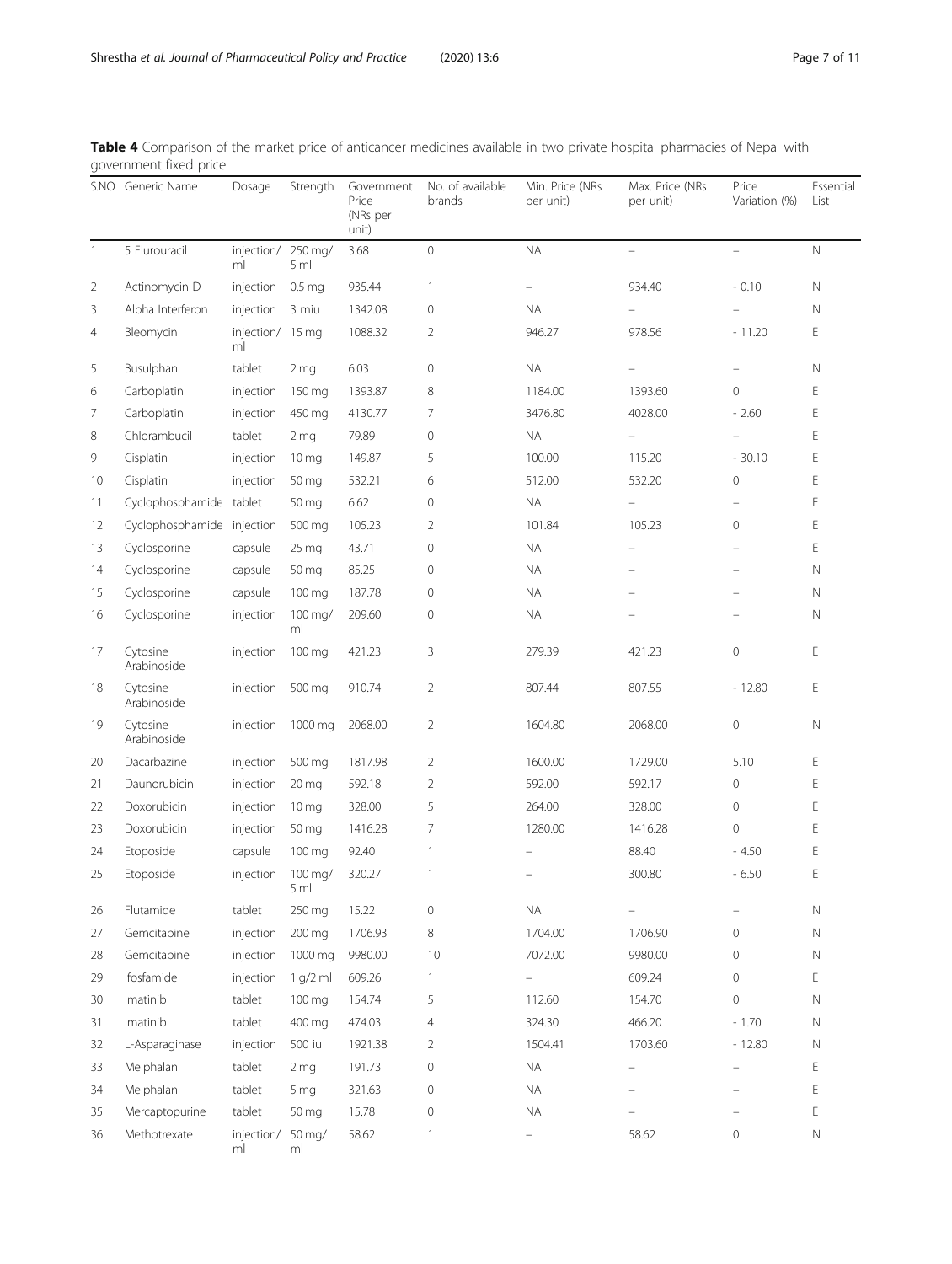|    | S.NO Generic Name | Dosage    | Strength                    | Government<br>Price<br>(NRs per<br>unit) | No. of available<br>brands | Min. Price (NRs)<br>per unit) | Max. Price (NRs<br>per unit) | Price<br>Variation (%) | Essential<br>List |
|----|-------------------|-----------|-----------------------------|------------------------------------------|----------------------------|-------------------------------|------------------------------|------------------------|-------------------|
| 37 | Methotrexate      | tablet    | 2.5 <sub>mg</sub>           | 8.34                                     |                            |                               | 8.33                         | $-0.10$                | E                 |
| 38 | Mitomycin C       | injection | $10 \,\mathrm{mg}$          | 702.35                                   |                            |                               | 702.35                       | $\mathbf{0}$           | Е                 |
| 39 | Oxaliplatin       | injection | 50 mg                       | 4035.86                                  |                            | 3336.50                       | 4035.86                      | $\mathbf{0}$           | N                 |
| 40 | Paclitaxel        | injection | $30 \,\mathrm{mag/s}$<br>ml | 516.18                                   | 0                          | <b>NA</b>                     |                              |                        | Ν                 |
| 41 | Procarbazine      | capsule   | 50 mg                       | 55.89                                    | $\Omega$                   | <b>NA</b>                     |                              |                        | Е                 |
| 42 | Tamoxifen         | capsule   | $20 \,\mathrm{mg}$          | 4.90                                     | $\mathcal{P}$              | 4.32                          | 4.90                         | $\mathbf{0}$           | E                 |
| 43 | Tamoxifen         | capsule   | 10 <sub>mg</sub>            | 7.68                                     | $\Omega$                   | <b>NA</b>                     | -                            |                        | N                 |
| 44 | Vinblastine       | injection | $10 \,\mathrm{mg}$          | 503.31                                   |                            | $\qquad \qquad =$             | 312.81                       | $-60.90$               | Е                 |
| 45 | Vincristine       | injection | $1 \text{ mg/ml}$           | 89.40                                    |                            | 80.40                         | 89.40                        | $\mathbf{0}$           | Ε                 |

Table 4 Comparison of the market price of anticancer medicines available in two private hospital pharmacies of Nepal with government fixed price (Continued)

GPNA Government price not available, NRs Nepalese rupees, NA Not available, E Listed in National list of essential medicines Nepal (fifth revision), N Not listed in National list of essential medicines Nepal (fifth revision), -: Negative Price variance

reported high-cost variation with hormonal drugs, flutamide 250 mg tablet i.e. 714.24% and lowest with targeted drug imatinib mesylate (100 mg; film-coated tablet) i.e. 5.56% [[9\]](#page-9-0). Likewise, Adwal and Baghel's study reported high-cost variation with alkylating agent carboplatin 150 mg injection i.e. 1100% and lowest with antimetabolite anticancer agent cytarabine 500 mg injection 6.56% [\[27](#page-9-0)]. Another study by Tadesse and Fang from Ethiopia shows that the lowest price generic anticancer medicines were sold 1.29 and 2.62 times the international reference price in the public and private sectors [\[28\]](#page-9-0). A study by Vogler S et al., where the investigator surveyed the prices of cancer drugs in high-income countries (16 European countries, Australia, and New Zealand) found that the price of new cancer drugs varies widely from 28 to 388% [[8\]](#page-9-0). The huge variation in the price of anticancer medicines in our study might be due to differences in the production cost, price control policy not covering some of the medicines, prescribing by brand name and pharmaceutical companies influencing the prescriber for writing their brand using different strategies [[29,](#page-9-0) [30](#page-9-0)].

The GoN has fixed the MRP of 117 commonly used medicines, including medicines for chronic diseases and 45 anticancer medicines (with different strengths and dosage forms) [[31](#page-9-0)]. This step can help curb down the price of medicines by decreasing bonuses and other deals and improving access to essential medicines for common people. On the contrary, price regulation can sometimes inadvertently set medicines price at a level that might not be profitable for the seller and they may withdraw the product from the market [\[32\]](#page-9-0). Such cases have not been reported in Nepal; however, it provides ground for medicines sellers to ward off their competitors, especially when regulatory agencies are weaker due to poor governance and the sociopolitical problem of the Nepalese health system.

In developed countries such as US and Australia, the cost of anticancer treatment is funded through public and private health insurance plans along with no or some contribution from self-funding / out-of-pocket payments depending on the type of service received [\[33](#page-9-0)–[35](#page-9-0)]. But, in Nepal, the government provides limited free basic medicines in public health sectors (health posts, primary health care centers and district hospitals) [[19](#page-9-0)] and limited funding is available for the treatment of serious health issues such as cardiac surgery, renal transplant, dialysis, neurosurgery, and cancer. The Nepal government provides NRs 100,000 (Euro 877.19, USD 925.92) for cancer treatment [[13](#page-9-0)]), sickle cell anemia, thalassemia and other lifethreatening diseases [[36](#page-9-0)]. However, the majority of the treatment cost is to be borne out-of-the-pocket by the families  $[13, 15, 16, 36]$  $[13, 15, 16, 36]$  $[13, 15, 16, 36]$  $[13, 15, 16, 36]$  $[13, 15, 16, 36]$  $[13, 15, 16, 36]$  $[13, 15, 16, 36]$ . In this context, huge difference in the price of same medicine (by a different manufacturer) as found in this study might affect patients' expenditure on medicines, especially when the patient does not know about variation in prices for different manufacturers or when they are prescribed with a certain brand that is expensive. Creating a transparent pricing system and an efficient regulatory ecosystem might help curb some of the medicines pricing related issues such as high price variation.

At the national policy level, different strategies such as cost-plus pricing regulation, external reference pricing, promotion of generics, and tax exemption policy, are available to reduce the prices of medicines, including anticancer medicine in developing countries like Nepal [[37](#page-10-0), [38\]](#page-10-0). However, at an international level, the recent trend has been to move away from cost-plus to a value-based pricing system [[39\]](#page-10-0). The same strategy is used by the DDA to control the price of 117 pharmaceutical products based on the concept of mean, median and quartile prices of common brands and external reference pricing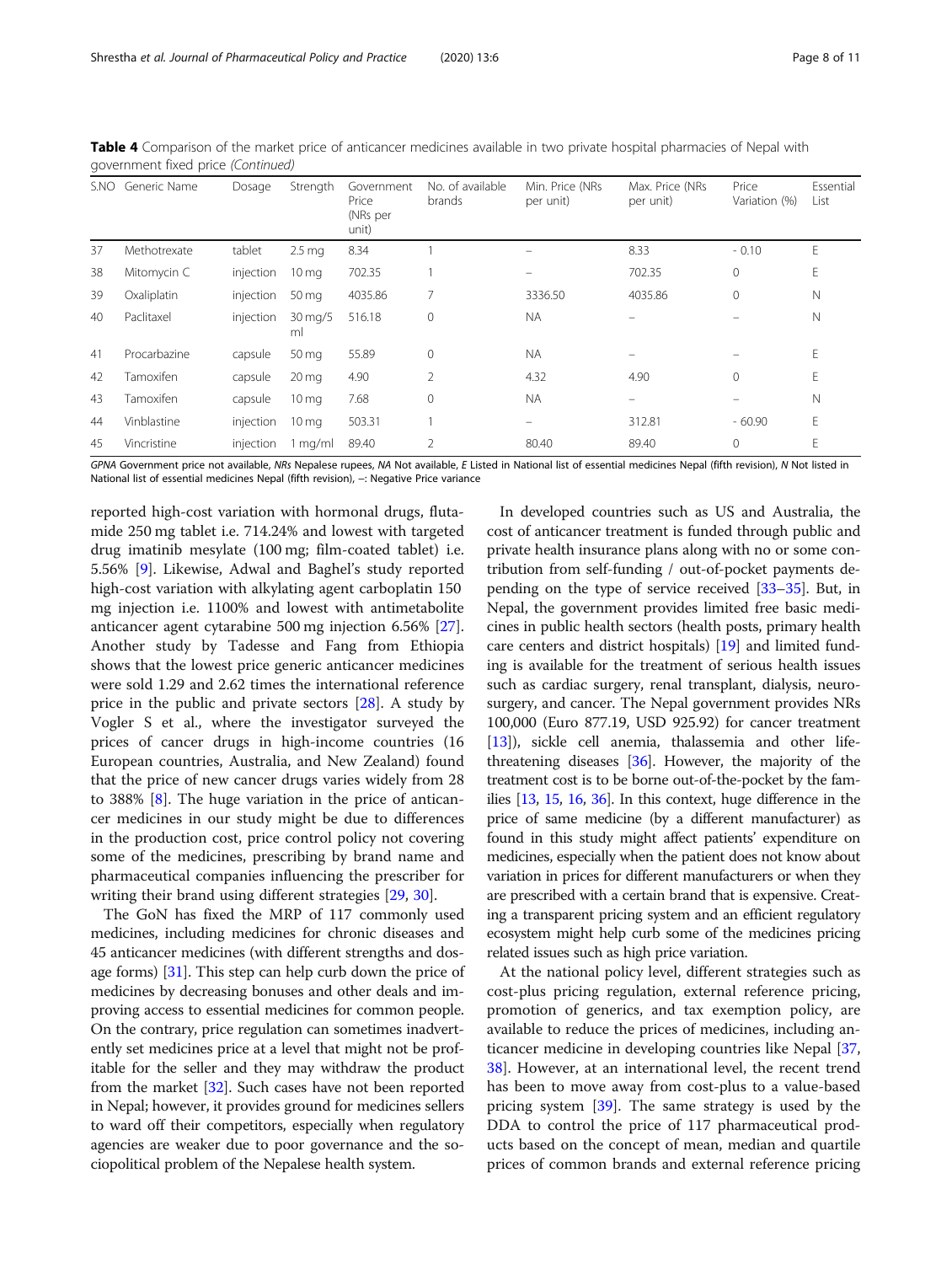<span id="page-8-0"></span>[31]. Global best practices show that transparent pricing policies, price strategies based on usage data and better regulation and monitoring are required to curb down both high prices and a huge variation in prices of anticancer medicines [\[38](#page-10-0), [40](#page-10-0)].

At the institutional level, the Drug and Therapeutics Committee (DTC) of the hospital can play a role in selecting safe, efficacious and affordable medicines. However, most of the Nepalese hospitals lack a DTC and some of them are not functioning properly [\[26](#page-9-0)]. The hospitals included in this study have a DTC but due to lack of proper manpower and lack of time from doctors, DTC was not functioning properly. Both the hospitals in our study did not have hospital formulary that could have checked and curbed any kind of malpractice and helped promote the quality use of relatively costeffective anticancer medicines. A study by Khatiwoda et al. reported that medical cost contributed most to the direct cost, out-of-the-pocket payment was the dominant mechanism and most of the patients faced financial hardship due to unaffordable medical cost [\[13](#page-9-0)]. The study also reported the financial subsidy to be insufficient and overall cost (medical, non-medical and direct cost) to be significantly linked with socioeconomic status, age, cancer type, and treatment. A combined approach including better healthcare financing, resource allocation based on socioeconomic status and other related factor and healthcare delivery system that promotes the quality use of anticancer medicines is required.

Hospital pharmacists can help promote the usage of appropriate medicines by carrying out cost-effectiveness and cost-benefit analysis of anticancer medicines [\[41](#page-10-0)]. Evidence suggests that clinical pharmacists' interventions during cancer therapy can help in the cost-effectiveness approach and adopt advanced cancer treatment with optimum and affordable cost  $[42-44]$  $[42-44]$  $[42-44]$  $[42-44]$ . The physicians and patients themselves too can play some role in selecting affordable anticancer medicine.

The variation in price may also be reduced if the Nepalese domestic pharmaceutical companies manufactured anticancer medicines. The GoN should develop policies that promote a tie-up of the Nepalese manufacturing company with international pharmaceutical companies so that they can produce some anticancer medicines for the Nepalese Market. As of now, price fixation up to a tolerable limit, transparent pricing policy and pricing based on anticancer medicine usage data would be better strategies to improve the overall access to anticancer medicines for Nepalese patients.

## Limitations

Some anticancer medicines available in the Nepalese market might be missed as this study only compared the price

of different anticancer medicines available at two private hospital pharmacies of a cancer hospital in Kathmandu Valley. Both hospitals lack a hospital-based cancer registry, due to this exact proportion of cancer patients in these two hospitals couldn't be found out. The government hospitals of Kathmandu valley where most patients get treated were not included in this study as the hospital pharmacy is not run by the hospital itself and it was another limitation of this study. Inclusion of all or most of the anticancer medicines and prices from a government hospital would have provided a better understanding of the variation in prices of anticancer medicine and the findings would have been more generalizable. Noninclusion of the different combinations of anticancer medicines was another drawback of this study. Procurement prices of anticancer medicines could not be examined due to the privacy policy of the procurement committee of the hospitals. The inclusion of procurement price would have given an estimate of the average markups by the pharmacy.

#### Conclusion

Our study exhibits considerable variation in the price of different brands and among different categories of the anticancer medicines available in the two cancer hospitals of Nepal. The currently adopted price control policy by the GoN was found to be effective in reducing the price as well as the variation in such price of medicine manufactured by different pharmaceutical companies and, thus, this policy, should be extended to other medications used for the management and treatment of NCDs. Generic prescribing (maintaining the quality, safety, and efficacy), external reference pricing, tax exemption and stringent assessment of the implementation of current policies would aid in reversing the augmented pattern of price variation of anticancer medicines and by providing cost-competitive options, provide much-needed relief to the patients.

#### Supplementary information

Supplementary information accompanies this paper at [https://doi.org/10.](https://doi.org/10.1186/s40545-020-0203-0) [1186/s40545-020-0203-0.](https://doi.org/10.1186/s40545-020-0203-0)

Additional file 1. Additional file 2.

#### Abbreviations

DDA: Department of Drug Administration; DTC: Drug and Therapeutic Committee; GoN: Government of Nepal; MRP: Maximum Retail Price; NCDs: Non-communicable diseases

#### Acknowledgments

The author(s) would like to acknowledge Ms. Krisha Danekhu, Mr. Baburam Adhikari and Dr. Santosh Thapa for assisting in the collection of prices of anticancer medicines from two different hospital pharmacies.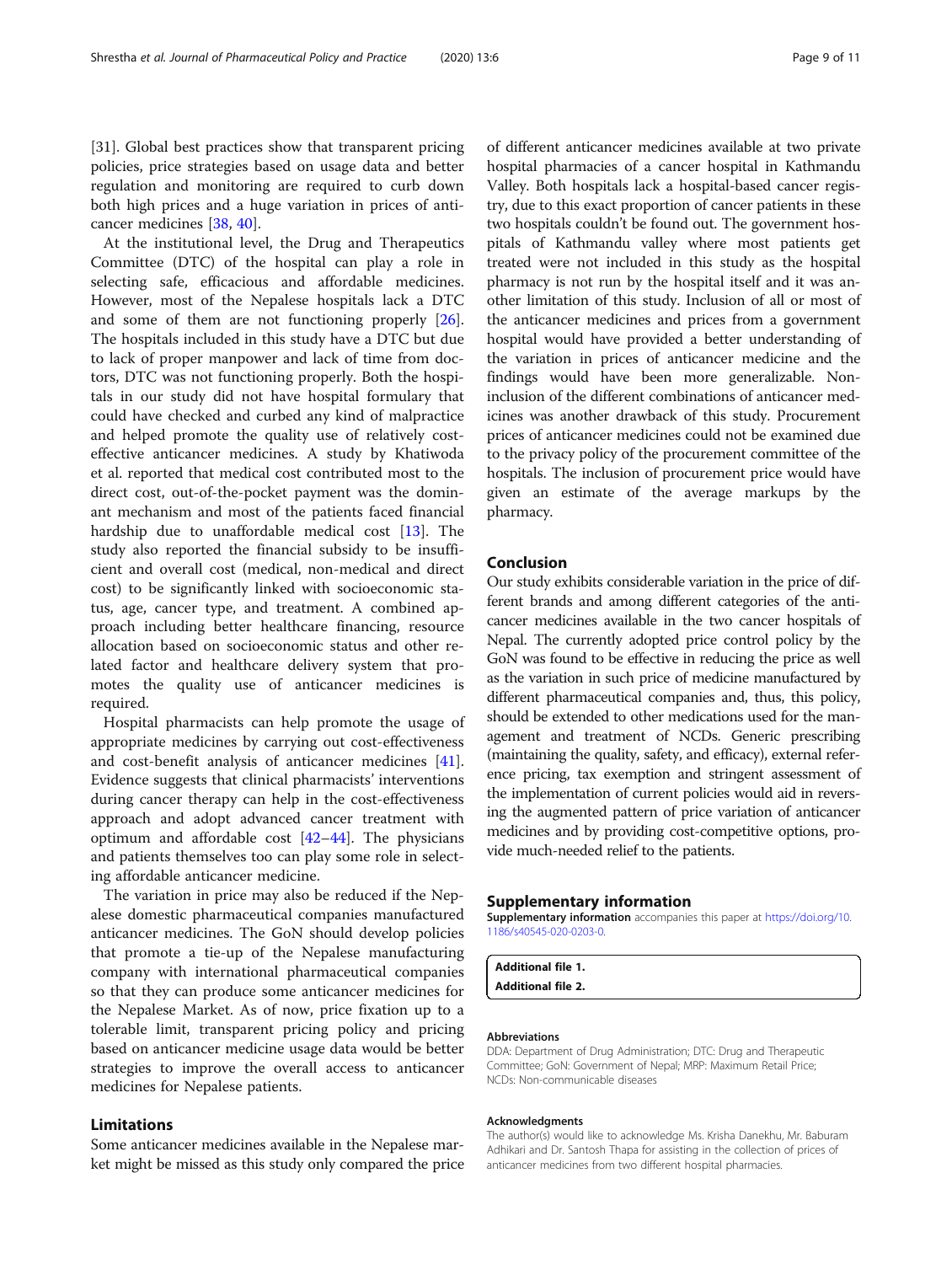#### <span id="page-9-0"></span>Authors' contributions

SS (a), RSP and BKC conceptualized the study, performed analysis and did interpretation of data. SS (b), AK and BS did the data collection. SS (a), RSP and BKC drafted the manuscript. BKP, SS (b), AK and BS contributed in manuscript writing and reviewed. All authors read and approved the final manuscript.

#### Funding

The author(s) received no financial support for the research, authorship, and/ or publication of this article.

#### Availability of data and materials

The datasets used and/or analyzed during the current study are available from the corresponding author on reasonable request.

#### Ethics approval and consent to participate

The ethical approval was obtained from Institutional Review Committee of Nobel College (Ref No: EPY IRC 219/2019).

#### Consent for publication

Not applicable.

#### Competing interests

The authors declare that they have no competing interests.

#### Author details

<sup>1</sup>Department of Pharmacy, Nepal Cancer Hospital and Research Center, Harisiddhi, Lalitpur, Nepal. <sup>2</sup>Department of Pharmaceutical and Health Service, Nepal Health Research and Innovation Foundation, Lalitpur, Nepal. <sup>3</sup>Graduate School of Health, University of Technology Sydney, Sydney, NSW, Australia. <sup>4</sup>School of Pharmacy, Monash University Malaysia, Jalan Lagoon Selatan, 47500 Bandar Sunway, Selangor, Malaysia. <sup>5</sup>Department of Drug Administration, Bijulibajar, Kathmandu, Nepal. <sup>6</sup>Department of Pharmaceutical Sciences, Nobel College, Affiliated to Pokhara University, Sinamangal, Kathmandu, Nepal. <sup>7</sup>Department of Public Health, Nobel College, Affiliated to Pokhara University, Sinamangal, Kathmandu, Nepal.

#### Received: 29 August 2019 Accepted: 21 February 2020 Published online: 02 April 2020

#### References

- 1. World Health Organization (WHO). Cancer: key facts. 2018. World Health Organization. [https://www.who.int/news-room/fact-sheets/detail/cancer.](https://www.who.int/news-room/fact-sheets/detail/cancer) Accessed 2 November 2019..
- 2. Global Burden of Disease Cancer Collaboration. Global, regional, and National Cancer Incidence, mortality, years of life lost, years lived with disability, and disability-adjusted life-years for 29 Cancer groups, 1990 to 2016: a systematic analysis for the global burden of disease study. JAMA Oncol. 2018;4(11):1553–68.
- 3. Bhandari GP, Angdembe MR, Dhimal M, Neupane S, Bhusal C. State of noncommunicable diseases in Nepal. BMC Public Health. 2014;14(1):23.
- 4. International Agency for Research on Cancer. Nepal Fact sheet: GLOBOCAN 2018. [http://gco.iarc.fr/today/data/factsheets/populations/524-nepal-fact](http://gco.iarc.fr/today/data/factsheets/populations/524-nepal-fact-sheets.pdf)[sheets.pdf](http://gco.iarc.fr/today/data/factsheets/populations/524-nepal-fact-sheets.pdf). Assessed 18 June 2019).
- 5. Arruebo M, Vilaboa N, Sáez-Gutierrez B, Lambea J, Tres A, Valladares M, González-Fernández Á. Assessment of the evolution of cancer treatment therapies. Cancers. 2011;3(3):3279–330.
- 6. Danzon PM, Taylor E. Drug pricing and value in oncology. Oncologist. 2010; 15(Supplement 1):24–31.
- 7. Salmasi S, Lee KS, Ming LC, Neoh CF, Elrggal ME, Khan TM, Hadi MA. Pricing appraisal of anti-cancer drugs in the south east Asian, Western Pacific and East Mediterranean region. BMC Cancer. 2017;17(1):903.
- 8. Vogler S, Vitry A. Cancer drugs in 16 European countries, Australia, and New Zealand: a cross-country price comparison study. Lancet Oncol. 2016;17(1): 39–47.
- 9. Kolasani BP, Malathi DC, Ponnaluri RR. Variation of cost among anti-cancer drugs available in Indian market. J Clin Diagn Res. 2016;10(11):FC17.
- 10. The Kathmandu Post. Health insurance plan yet to cover 38 districts in Nepal, 2018. [cited 2019 31 July]; Available from: [https://kathmandupost.](https://kathmandupost.com/national/2018/06/07/health-insurance-plan-yet-to-cover-38-districts-in-nepal) [com/national/2018/06/07/health-insurance-plan-yet-to-cover-38-districts-in](https://kathmandupost.com/national/2018/06/07/health-insurance-plan-yet-to-cover-38-districts-in-nepal)[nepal](https://kathmandupost.com/national/2018/06/07/health-insurance-plan-yet-to-cover-38-districts-in-nepal). Accessed 31 July 2019.
- 11. Mishra SR, Khanal P, Karki DK, Kallestrup P, Enemark U. National health insurance policy in Nepal: challenges for implementation. Glob Health Action. 2015;8(1):28763.
- 12. Government of Nepal, Ministry of Health and Population. Medical Treatment of Deprived Citizens. [https://www.mohp.gov.np/eng/program/medical](https://www.mohp.gov.np/eng/program/medical-treatment-deprived-citizen)[treatment-deprived-citizen](https://www.mohp.gov.np/eng/program/medical-treatment-deprived-citizen). Accessed 29 July 2019.
- 13. Khatiwoda SR, Dhungana RR, Sapkota VP, Singh S. Estimating the direct cost of Cancer in Nepal: a cross-sectional study in a tertiary Cancer hospital. Front Public Health. 2019;7:160.
- 14. Piya MK, Acharya SC. Oncology in Nepal. South Asian J Cancer. 2012;1(1):5.
- 15. Swe KT, Rahman MM, Rahman MS, Saito E, Abe SK, Gilmour S, Shibuya K. Cost and economic burden of illness over 15 years in Nepal: a comparative analysis. PLoS One. 2018;13(4):e0194564.
- 16. Saito E, Gilmour S, Rahman MM, Gautam GS, Shrestha PK, Shibuya K. Catastrophic household expenditure on health in Nepal: a cross-sectional survey. Bull World Health Organ. 2014;92:760–7.
- 17. Department of Drug Administration, MRP of medicines, 2018. [http://www.](http://www.dda.gov.np/content/mrp-of-medicines) [dda.gov.np/content/mrp-of-medicines.](http://www.dda.gov.np/content/mrp-of-medicines) Accessed 30 July 2019.
- 18. Poudel RS, Poudel BK, Shrestha S, Piryani RM. Variation in prices of medicines used for the long-term management of non-communicable diseases available in the pharmacy of a tertiary care hospital of Nepal. J Pharm Health Serv Res. 2018;9(4):293–6.
- 19. Devkota A, Paudel A, Koirala B, Baral D, Gautam S, Sharma SK. Price variation and availability of free medicine for non-communicable diseases. J Nepal Health Res Counc. 2018;16(2):118–23.
- 20. Mishra SR, Kandel N, Subedi N, Khanal V. Variation in prices of cardiovascular drugs in public and private pharmacies in Nepal. Health Serv Res Manag Epidemiol. 2015;2:1–4.
- 21. Department of Drug Administration. List of Domestic industries listed in DAMS till 4/10/2018, 2018. [http://www.dda.gov.np/content/list-of-domestic](http://www.dda.gov.np/content/list-of-domestic-industries-listed-in-dams-till-4-10-2018)[industries-listed-in-dams-till-4-10-2018.](http://www.dda.gov.np/content/list-of-domestic-industries-listed-in-dams-till-4-10-2018) Accessed 31 July 2019.
- 22. Goodman LS. Goodman and Gilman's the pharmacological basis of therapeutics. New York: McGraw-Hill; 2011.
- 23. Department of Drug Administration. Drug Act, 2035 (1978). [http://www.dda.](http://www.dda.gov.np/content/drugs-act-2035) [gov.np/content/drugs-act-2035.](http://www.dda.gov.np/content/drugs-act-2035) Accessed 30 July 2019.
- 24. Ranjit E. Pharmacy practice in Nepal. Can J Hosp Pharm. 2016;69(6):493.
- 25. National List Of Essential Medicines Nepal (Fifth Revision) 2016. [http://apps.](http://apps.who.int/medicinedocs/documents/s23537en/s23537en.pdf) [who.int/medicinedocs/documents/s23537en/s23537en.pdf](http://apps.who.int/medicinedocs/documents/s23537en/s23537en.pdf). Accessed 10 November 2019.
- 26. Shankar P, et al. Hospital pharmacy services in teaching hospitals in Nepal: challenges and the way forward. Arch Med Health Sci. 2016;4(2):212–7.
- 27. Adwal SK, Baghel R. Price variation in different brands of anticancer drugs available in Indian pharmaceutical market: a cost analysis study. Int J Basic Clin Pharmacol. 2019;8(4):642..
- 28. Tadesse N, Fang Y. PCN231-pricing, availability, affordability, Price components of essential anticancer medicines in Addis Ababa, Ethiopia. Value Health. 2018;21:S53.
- 29. Ansari M, Humagain B, Hassali M. Generic medicines utilizations and generic prescribing in Nepal: a reflection of current scenario and possible solutions. Res Soc Adm Pharm. 2017;13(3):658–9.
- 30. Panth N, Paudel KR, Chaudhary B, Thapa KK. A Study On The Price Variability Among The Oral Antibiotics Available In A Western Region Hospital-A Context Of Nepal. World J Pharm Pharm Sci. 2014;3(3):1529–35.
- 31. Poudel BK, Ishii I. Regulation of the price of medicines in developing countries: the case in Nepal. J Pharm Pract Res. 2017;47(4):319–20.
- 32. World Health Organisation /Health Action Internation Project on Medicine Prices and Availability. Review Series on Pharmaceutical Pricing Policies and Interventions. May 2011. [https://haiweb.org/wp-content/uploads/2015/08/](https://haiweb.org/wp-content/uploads/2015/08/Competition-final-May-2011a1.pdf) [Competition-final-May-2011a1.pdf](https://haiweb.org/wp-content/uploads/2015/08/Competition-final-May-2011a1.pdf). Accessed 10 January 2020.
- 33. Dabora MC, Turaga N, Schulman KA. Financing and distribution of pharmaceuticals in the United States. JAMA. 2017;318(1):21–2.
- 34. Goldsbury DE, Yap S, Weber MF, Veerman L, Rankin N, Banks E, Canfell K, O'Connell DL. Health services costs for cancer care in Australia: estimates from the 45 and up study. PLoS One. 2018;13(7):e0201552.
- 35. Olejaz M, Juul AN, Rudkjøbing A, Okkels HB, Krasnik A, Hernández-Quevedo C. Denmark health system review. Health Syst Transit. 2012;14(2):i–xxii.
- 36. Ministry of Health and Population in collaboration with the World Health Organization. Nepal Pharmaceutical Country Profile, Ministry of Health and Population in collaboration with the World Health Organization. 2011 [https://www.who.int/medicines/areas/coordination/nepal\\_pharmaceutical\\_](https://www.who.int/medicines/areas/coordination/nepal_pharmaceutical_profile.pdf) [profile.pdf](https://www.who.int/medicines/areas/coordination/nepal_pharmaceutical_profile.pdf). Accessed 31 July 2019.